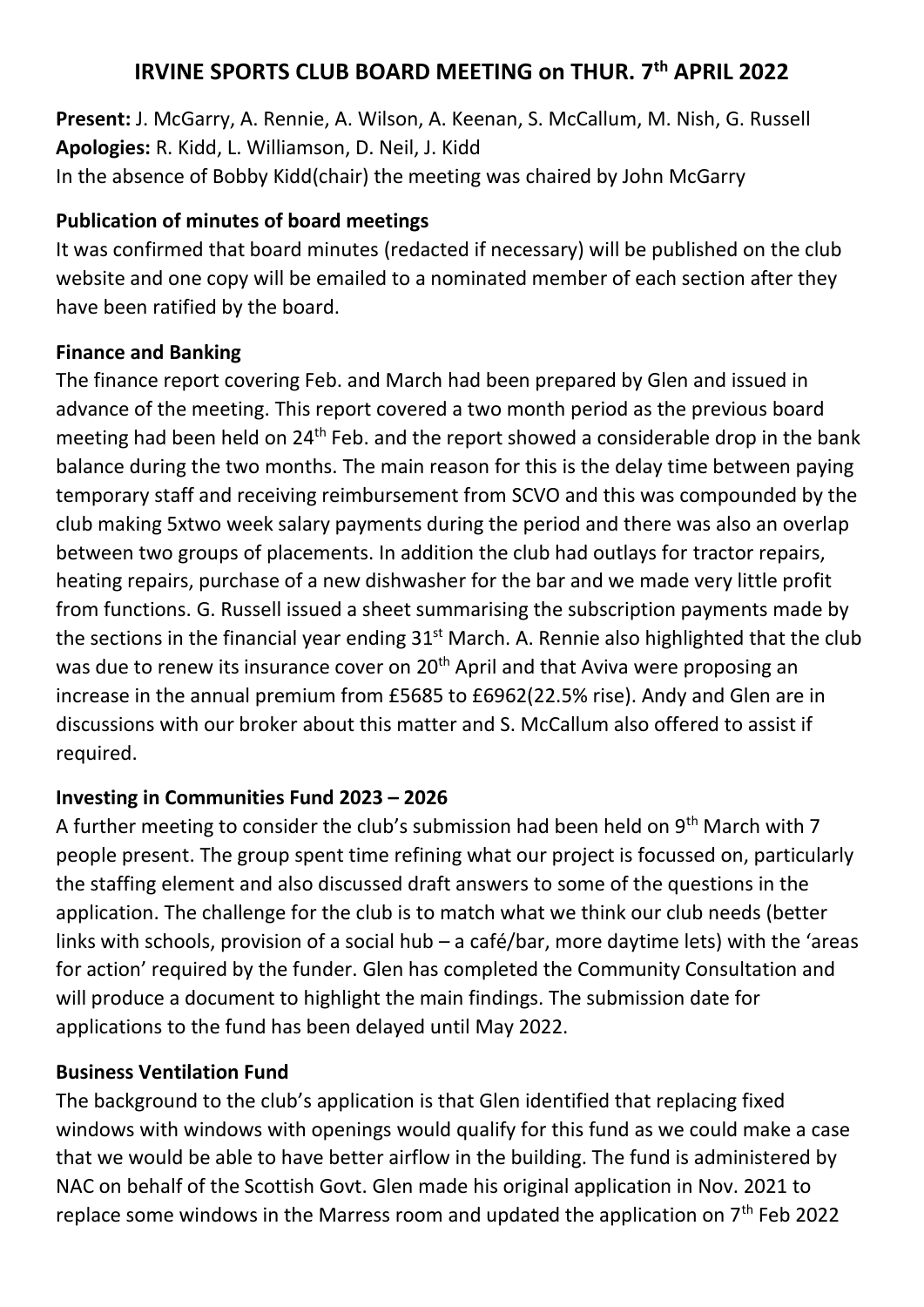when NAC contacted him about a technicality in his application. We then received a grant offer of £2,500 on 22<sup>nd</sup> March 2022 provided we carried out the work and paid any invoices by 30th March 2022. This was obviously an impossible condition and after requests for an extension were refused by NAC and the Scottish Govt., A. Rennie sent letters of complaint to both our MSP and the senior civil servant overseeing the scheme.

#### **Development Manager's report**

Glen had issued a comprehensive report to all board members in advance of the meeting. His report covered: bar functions; update on lets; possible installation of an electrical vehicle charge point; proposals for layout changes in the reception area and the marress office area; active schools taster day in May. Two issues which were discussed by the board were: hourly wage increases for Glen and Graeme – increases of 50p per hour were agreed; purchase/lease of a good quality coffee machine as existing provision within the club is poor – Glen will look at options.

## **Update on proposal to upgrade facilities in the cricket pavilion**

The known costs associated with this project were discussed. These included: a quote from a builder/plumber for the internal works and two quotes for the roofing work to include both the cricket pavilion part and the garage part and expenditure on an architect and a building warrant. The only grant secured so far is from Viridor for £7,748, two other grant applications have failed and a decision on a third has still to be received. A. Rennie felt that there was lack of clarity about the overall cost and what the financial commitment from the Sports Club would be and he proposed that more exact information be obtained and that a special board meeting be held the following week to reach a decision. S. McCallum felt strongly that a decision should be taken immediately to allow the project to proceed. It was agreed to delay a decision for no longer than one week to allow specifications and quotes to be clarified.

### **Update on proposal to purchase a new tractor along with a new grass cutter**

A sub group consisting of R. Kidd, J. Kidd. A. Rennie and G. Russell had met with representatives of both Hamilton Brothers(Kubota tractor) and JS Montgomery(John Deere tractor) and G. Russell had provided a summary of the information from both suppliers. There was a price difference of about £8k but the more expensive option was favoured. A. Rennie proposed that, in the absence of R. Kidd(on holiday) and J. Kidd(ill) and taking account of the significant expenditure involved, a decision be delayed and taken at the same time as the cricket pavilion proposal. This was agreed.

### **Update on proposal to develop the bowling green area**

A Rennie reported that he had not met with representatives of Clark Drive girls due to other commitments but still hoped to do so.